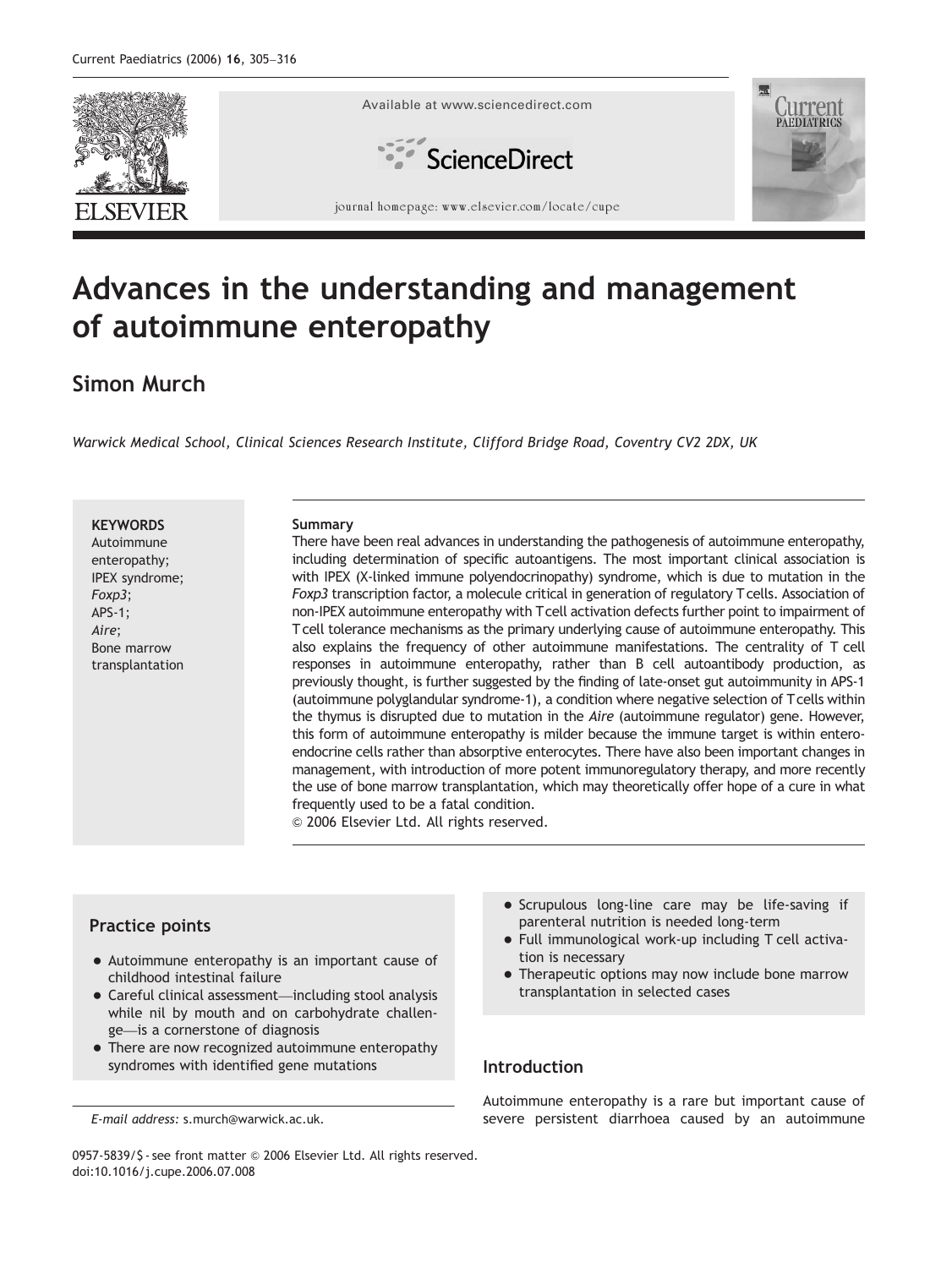response to intestinal epithelium.<sup>1–7</sup> It presents classically in the first months of life with chronic diarrhoea, and is frequently thought to represent post-enteritis or foodsensitive enteropathy in the early stages. However, the diarrhoea fails to resolve despite all dietary exclusions, and weight loss is often so significant that parenteral nutrition is required. Diagnostic criteria are based on small intestinal villous atrophy, unresponsiveness to dietary restriction, circulating enterocyte antibodies and/or associated autoimmune conditions.<sup>4</sup>

The disease may be confined to the small intestine, $<sup>1</sup>$  and</sup> sometimes also the colon, $8$  or it may be part of a multisystem autoimmunity, most commonly in association with renal disease or polyendocrinopathy. $2^{2-5}$  The lesion of autoimmune enteropathy, crypt hyperplastic villous atrophy, is induced by uncontrolled activation of T cells within the intestinal mucosa.<sup>7</sup> The main diagnostic test, detection of enterocyte autoantibodies, is, however, based on an associated B cell response. Several cases have been reported in which enterocyte autoantibodies have been undetectable or variable, and their titre often bears little relationship with clinical disease activity.<sup>3,5,7-9</sup> Thus the disease is now primarily viewed as T cell associated.<sup>7,9</sup>

The outcome of autoimmune enteropathy has often been poor, with many children dying from complications of longterm parenteral nutrition or because of involvement of other organs by the autoimmune process.<sup>10–14</sup> Recent trends have been towards more aggressive immunotherapy, or even bone marrow transplantation if an underlying constitutive immunodeficiency is identified.<sup>9</sup>

## Presentation of autoimmune enteropathy

The classic presentation of autoimmune enteropathy is with chronic diarrhoea, beginning within the first months of life, and proceeding relentlessly despite all dietary manipulations.6,11,12,15,16 The age at first onset is an important part of the history, as the primary epithelial enteropathies, the other major causes of intractable diarrhoea, usually present in the early neonatal period.<sup>15,16</sup> Perinatal onset may rarely occur in autoimmune enteropathy, but there is normally a history of good growth before the onset of symptoms. It is more common in males (often X-linked) and in consanguineous families. Affected children may develop autoimmunity in other organs, most commonly the pancreas and the kidney.<sup>6</sup> There is recent evidence that autoimmune enteropathy may occur in adults, sometimes enterocyte antibody negative<sup>17,18</sup> and potentially associated with thymoma.<sup>19,20</sup> Findings of gastric and colonic involvement in some cases have led to the introduction of the term generalized autoimmune gut disorder (GAGD).<sup>8,18</sup>

Autoimmune enteropathy may have either an aggressive or relatively insidious onset, and may not initially appear different to other diarrhoeal diseases. Primary immunodeficiency or autoimmune predisposition may be unmasked by enteric pathogens, and the disorders often considered initially are infective gastroenteritis and post-enteritis syndrome/cow's milk sensitive enteropathy. $6,21$  Initial management includes milk exclusion with use of lactose-free oligoallergenic formulae, which may induce slight improvement in osmotic diarrhoea as secondary deficiency of lactase is common in enteropathy.<sup>7</sup> However, the loose stools and weight loss essentially continue.

## Differential diagnosis of autoimmune enteropathy

There is a wide differential diagnosis for persistent diarrhoea in infants and young children, including common and rare diseases (Table 1).<sup>21</sup> The most common cause at this age is food-sensitive enteropathy, and appropriate exclusion diets should be performed for an adequate period. Chronic diarrhoea due to primary carbohydrate malabsorption syndromes (e.g. glucose–galactose malabsorption), will remit while nil by mouth, underlining the importance of this manoeuvre.<sup>21</sup>

Disorders of other transport systems induce malabsorption of lipids and fat-soluble vitamins (abetalipoproteinaemia, hypolipoproteinaemia, Anderson's disease, ileal bile-salt receptor deficiency), neutral amino acids (Hartnup disease), tryptophan, basic amino acids (cystinuria), electrolytes (chloridorrhoea, defective jejunal Na<sup>+</sup>/H<sup>+</sup> exchange) and zinc (acrodermatitis enteropathica). Although vacuolated enterocytes and an abnormal blood film may be

Table 1 Causes of persistent diarrhoea in early life.

1. Failure of specific absorption pathway (e.g. Glucose-galactose malabsorption, primary alactasia, bile salt malabsorption).

- 2. Food sensitive enteropathy or enterocolitis (e.g. cow's milk sensitive enteropathy, coeliac disease, Food protein induced enterocolitis)
- 3. Pancreatic malabsorption (e.g. cystic fibrosis, Shwachman syndrome)
- 4. Dysmotility with bacterial overgrowth (potentially related to anatomical abnormality or pseudo-obstruction syndrome)
- 5. Inflammatory bowel diseases (classic inflammatory bowel disease is very rare in infancy—underlying systemic causes such as immunodeficiency should be sought)
- 6. Immunodeficiency (even severe immunodeficiencies may be clinically silent until unmasked by a pathogen—if a gut pathogen, this may prompt referral to the gastroenterologist rather than immunologist in the first instance)
- 7. Systemic diseases (e.g. mitochondrial cytopathy)
- 8. Primary epithelial causes of intractable diarrhoea (e.g. microvillous inclusion disease, tufting enteropathy, heparan sulphate deficiency)
- 9. Cryptogenic enteropathies (Syndromatic intractable diarrhoea)
- 10. Autoimmune enteropathy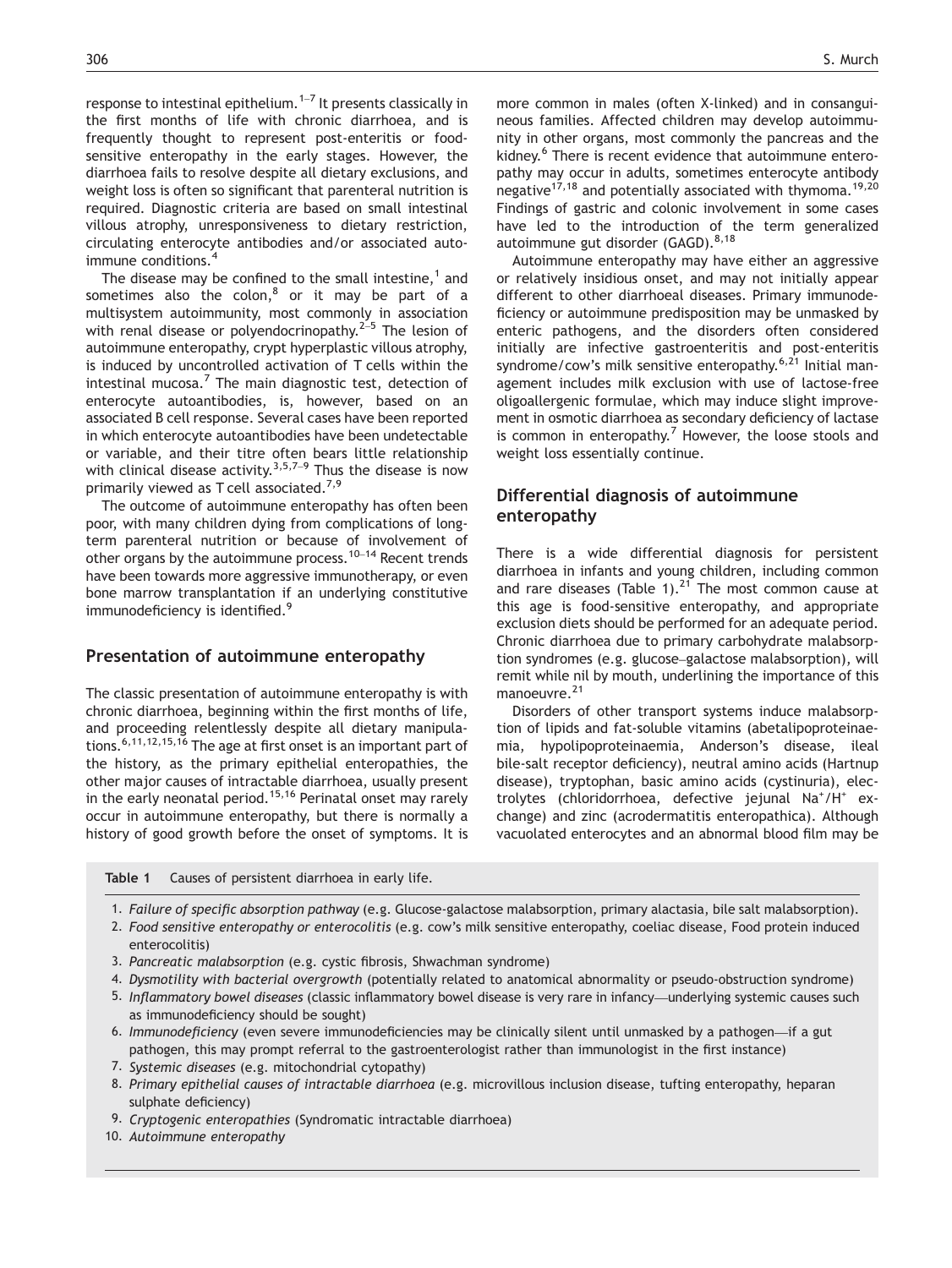seen in abetalipoproteinaemia, there may be no specific features of enteropathy in these disorders.  $6,21$ 

Anatomical abnormalities such as malrotation may present atypically and cause bacterial overgrowth with chronic diarrhoea and malabsorption. Severe disturbance of gut motility may also occur in pseudo-obstruction, inducing malabsorption through bacterial overgrowth. If chronic diarrhoea is accompanied by protein-losing enteropathy, lymphangiectasia should be considered, particularly if circulating lymphocytes are low.<sup>13</sup> Other disorders causing protein-losing enteropathy in infancy include congenital disorders of glycosylation and enterocyte heparan sulphate deficiency.6,22 Protracted diarrhoea may also occur in metabolic diseases, notably mitochondrial cytopathy, and raised lactate should prompt further metabolic assessment.<sup>23</sup>

Immunodeficiency is always an important consideration in the infant presenting with chronic diarrhoea, and infants with severe immunodeficiency may present first with gastroenterological symptoms and/or have prolonged carriage of enteric pathogens. Primary immunodeficiency syndromes particularly recognized to cause chronic diarrhoea include severe combined immunodeficiency (SCID), thymic hypoplasia, class II major histocompatibility (MHC) deficiency, CD40 ligand deficiency,  $24,25$  and neutrophilic specific granule defect.<sup>26</sup> These conditions are often fatal in early childhood if untreated, and induce intractable diarrhoea because of chronic pathogen infection or their propensity to cause autoimmunity. The initial presentation may depend on patterns of pathogen exposure, and immunodeficiency may not be initially apparent. Acquired immune-deficiency syndrome (AIDS) may also present with enteropathy or persistent infection.<sup>24</sup>

Primary epithelial enteropathy is another important diagnostic consideration if diarrhoea is prolonged and continues while nil by mouth. In particular microvillous inclusion disease (microvillous atrophy) may induce intestinal failure with a combination of osmotic and secretory diarrhoea.6,10,16 Similar, although initially less aggressive, presentation is seen with tufting enteropathy.<sup>27,28</sup> As mentioned above, an important difference between epithelial and autoimmune enteropathies is age at onset, as epithelial enteropathies classically present in the first days after birth while autoimmune enteropathy rarely begins during the first month. There is also a rare inherited form of infantile intractable diarrhoea, called syndromatic diarrhoea, which presents with recognizable dysmorphic features (hypertelorism with broad midface and nose), unpigmented and easily avulsed hair (trichorrhexis nodosa), subtle immunodeficiency and sometimes cirrhosis.<sup>29,30</sup>

## Establishing the diagnosis

Diagnostic features of autoimmune enteropathy are listed in Table 2. Before establishing a specific diagnosis, there are important clinical characterizations to be performed, as with any unexplained chronic diarrhoeal disease.

#### Stool testing

Careful stool examination is very important, and should be repeated several times to exclude pathogens. Repeated analysis of reducing substances is also essential, and care should be taken to ensure that the liquid part of the stool is analysed to avoid false-negative results. If there is perianal excoriation, carbohydrate malabsorption is extremely likely (with the rare exception of congenital bile salt malabsorption $21$ ).

#### Nil by mouth

An essential clinical test is to determine whether diarrhoea continues while receiving nil by mouth over a period of 24 h.

#### Table 2 Diagnosis of autoimmune enteropathy.

- 1. Stool electrolytes and reducing substances. A mixed pattern of osmotic and secretory diarrhoea is seen. There may be improvement while nil by mouth, but stool losses remain increased due to underlying secretion. It is important to quantitate and characterise faecal losses.
- 2. Therapeutic trial of food exclusions. These are necessary but usually have little effect.
- 3. Faecal inflammatory markers. Faecal tumour necrosis factor (TNF)- $\alpha$  and calprotectin have been reported to be raised in autoimmune enteropathy.<sup>108</sup>

4. Duodenal and colonic biopsies. The classic duodenal findings are a coeliac-like crypt hyperplastic villous atrophy, but distinct from coeliac disease in that intraepithelial lymphocytes are not raised, and may even be reduced. Immunohistochemistry shows increase of T cells, often in a pericryptal distribution, and positive epithelial HLA-DR staining. Colonic changes are variable, but colitis is usually mild if present. Goblet cell depletion may sometimes be noted.

5. Anti-enterocyte autoantibodies. These are the hallmark of disease, but may be negative in some patients and vary with time (the primary response is T cell-mediated). AIE-75 (intestinal harmonin) is the major intestinal autoantigen).

6. Anti-goblet cell autoantibodies may be present, and should be sought if there is evidence of goblet cell depletion. Other autoantibodies should also be sought.

- 7. In-vitro T cell activation studies should be performed to identify underlying T cell activation defects. If impaired, flow cytometric assessment of CD3 staining intensity may identify potential CD3 mutations. It is important that all cases of autoimmune enteropathy should have full immunological review.
- 8. Genotyping for mutations in Foxp3 gene to diagnose IPEX syndrome.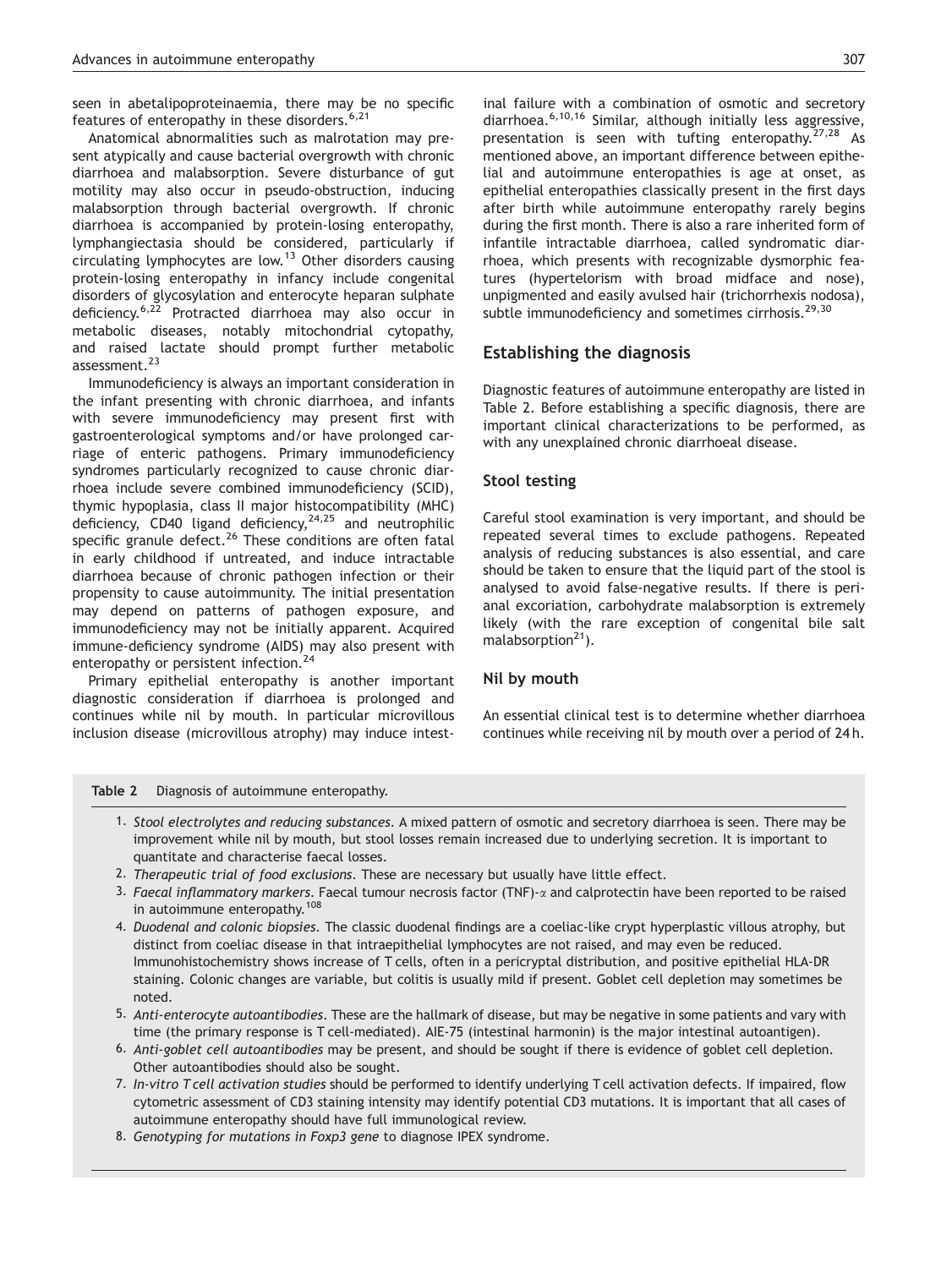Stool samples should be sent during this period to determine faecal electrolytes, and thus diagnose secretory diarrhoea (stool sodium  $>100$  mmol/l). Complete resolution of diarrhoea on being placed nil orally would be unusual in autoimmune enteropathy and should raise the question of glucose–galactose malabsorption.

#### Glucose challenge

Although constitutive secretory diarrhoea is common in autoimmune enteropathy, this is exacerbated by osmotic diarrhoea following dietary intake. An important clinical test is to challenge orally with oral rehydration solution (ORS) after a period of nil by mouth; should this exacerbate underlying secretory diarrhoea by inducing osmotic diarrhoea with positive reducing substances, monosaccharide intolerance is confirmed and suggests severe enteropathy. Such infants will have major problems with tolerance of any enteral nutrition, and early introduction of parenteral nutrition is required.

#### Other dietary challenges

If the infant is able to tolerate ORS without purging, then the next phase of clinical testing is based on reintroduction of enteral feeds, while maintaining food exclusions that are sufficiently stringent to exclude severe food-sensitive enteropathy. Thus infants should be weaned onto a milk, soya and wheat-exclusion diet, usually by initial transfer to an amino acid formulae. If tolerated, then cautious graded weaning may continue. However, in most cases of genuine autoimmune enteropathy, the extent of successful weaning is limited, and the threshold for tolerance of enteral feeds is too low to maintain nutritional status without parenteral nutrition.

#### Immunological assessment

Assessment of immune status is important in any infant with unexplained persistent diarrhoea, and thus involvement of a paediatric immunologist is important. Immunodeficiency may present with chronic diarrhoea due to uncleared enteric pathogens, and is itself a risk factor for the development of autoimmunity. Autoimmune enteropathy was reported in cases of selective immunoglobulin deficiency and common variable immunodeficiency.  $31-34$  Potentially specific links have been established with conditions of defective T cell activation and low CD3 expression.<sup>35-38</sup> Thus assessment should include measurement of immunoglobulins, functional antibody testing (recall antigens), lymphocyte subset characterization by flow cytometry and in vitro T cell activation.

#### Autoantibodies

Enterocyte autoantibodies should be sought. Both brushborder and cytoplasmic staining patterns have been identified for IgG enterocyte autoantibodies, without clear clinical differences noted. $5,8$  Should goblet cell depletion be prominent on histology, goblet cell autoantibodies should be looked for.33,38,39 Additional tissue-specific autoantibodies should be sought when the diagnosis is established, and testing repeated as clinical circumstances dictate.

A low-titre antibody recognizing a 75 kDa autoantigen (AIE-75), localized to intestinal epithelium and kidney, was identified in Japanese children patients with autoimmune enteropathy and associated nephropathy.<sup>40,41</sup> This is not found in every case, and was negative in patients without renal involvement.<sup>41</sup> AIE-75 has been characterized as the intestinal isoform of harmonin, a protein thought to function as a molecular anchor within the cytoskeleton.<sup>42</sup> The major expression of harmonin is within the inner ear, and its germline mutation causes Usher syndrome type 1c, which causes congenital deafness, vestibular dysfunction and retinitis pigmentosa but not enteropathy.<sup>43</sup> More extensive harmonin gene deletion in one family (probably including its intestinal isoform) induced inflammatory enteropathy,  $44$ suggesting that autoimmune disruption of intestinal harmonin function may promote inflammation. Intestinal harmonin interacts with the tumour-suppressor gene MCC2 (mutated in colonic cancer 2), on chromosome  $19p13,^{42}$  and may regulate intestinal proliferation.<sup>45</sup>

## Histology

Endoscopic examination of small bowel and colon, with multiple biopsies, is a cornerstone of diagnosis. While involvement of the stomach, ileum and colon may occur,  $8,18$ there is more usually severe small intestinal enteropathy, with a coeliac-like crypt hyperplastic villous atrophy (Fig. 1). This varies from mild villous blunting to total villous atrophy, and is variable from time to time within the same patient. One characteristic distinguishing autoimmune enteropathy (Fig. 2) from coeliac disease is the relative paucity of intraepithelial lymphocytes (IELs).<sup>7,16</sup> The cellular infiltrate may be intense within the lamina propria, and is composed of T cells (Fig. 3), plasma cells and variable numbers of eosinophils and neutrophils.13,15,16 In some cases, there is a mucosal lesion more akin to graft-versushost disease, with abnormal surface epithelium and evidence of apoptosis.<sup>46</sup> In others, there may be reduced or absent goblet cells, associated with goblet cell autoantibodies.  $33,38,39$ 

## The basis of autoimmune enteropathy

There have been important advances in determining the molecular basis of autoimmune enteropathy, $6,9$  which may have several potential causes (Table 3). Underpinning its known causes are the mechanisms involved in T cell tolerance.<sup>9,47,48</sup> Autoimmune enteropathy is associated with constitutive defects in both central and peripheral T cell tolerance. Although extensive discussion of these mechanisms is beyond the scope of this review, a basic outline aids understanding these disorders (Table 4).

Central immune tolerance is established within the thymus, where most developing T cells actually fail to survive two stringent purging mechanisms.<sup>47</sup> First, developing T cells have to be 'positively selected' at the early CD4+CD8+ stage for their ability to recognize MHC molecules presented by epithelial cells in the thymic cortex—95% of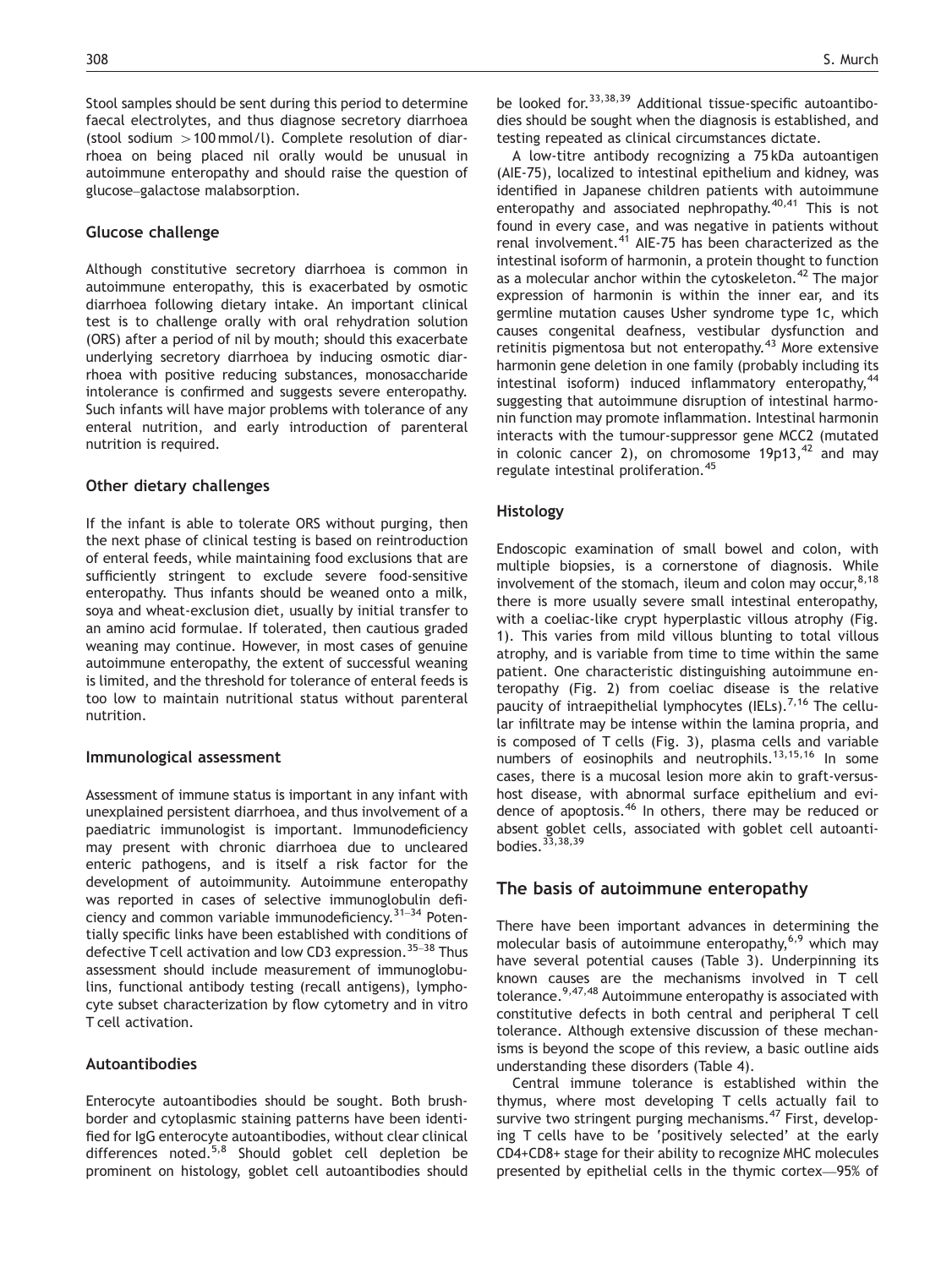

Figure 1 Subtotal villous atrophy in a case of autoimmune enteropathy due to IPEX syndrome. There is crypt hyperplastic villous atrophy with minimal increase of intraepithelial lymphocytes. Goblet cells are present but reduced in number.



Figure 2 A higher-power view of the same biopsy, showing the presence of intraepithelial lymphocytes, but with only minor increase above normal. This is quite distinct from typical findings in coeliac disease, where their numbers are usually very high.

cells fail this challenge and are eliminated. Second, the surviving cells are challenged in the thymic medulla by selfantigens presented by antigen-presenting cells (dendritic cells and macrophages). T cells that bind self-peptides with too great an affinity are then eliminated by induced apoptosis ('negative selection').

Thus the surviving emigrants from the thymus will include cells with lesser degrees of self-reactivity, which must then be controlled by peripheral tolerance mechanisms. Key amongst these are the regulatory lymphocyte  $(T_{REG})$  populations,  $9,48$  including subsets of CD4 cells (CD4+CD25+), CD8 cells (CD8+CD28-), TGF- $\beta$ 1 producing T<sub>H</sub>3 cells and interleukin (IL)-10 producing TR1 cells). If thymic negative selection is impaired, either because self-antigens are not presented or because T cells of high affinity for the selfantigens do not activate normally, highly self-reactive T cells will escape into the periphery and may induce autoimmune damage even if peripheral regulatory mechanisms are intact. Conversely, if the mechanisms of peripheral tolerance fail, particularly if adequate  $T_{REG}$  cells are not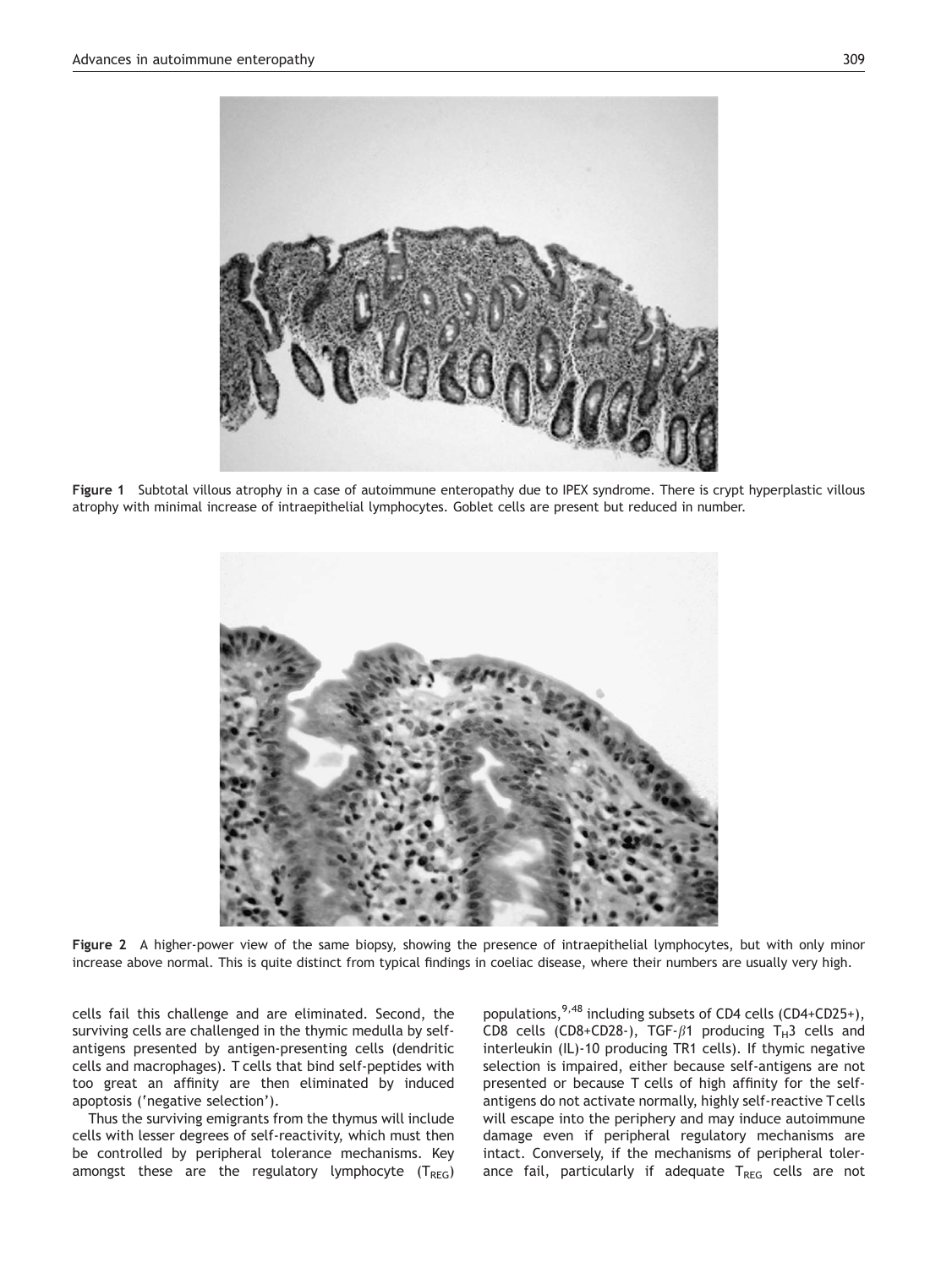

Figure 3 Immunostaining for T cells in a case of autoimmune enteropathy associated with polyglandular autoimmunity in a female child. The T cells (dark staining) cluster round the deep crypt epithelium. Circulating autoantibodies were variably present in this case, and did not correlate with enteropathy. Goblet cells are markedly depleted.

generated, the moderately self-reactive T cells that escape normal thymic purging may induce tissue damage. In this latter scenario, the fragile existing tolerance may be broken by encounter with pathogens expressing similar antigenic determinants to self-tissue (molecular mimicry).<sup>49</sup>

If peripheral immune regulation is adequate, such nascent autoimmune reactions may be brought under control. There are indeed reports of spontaneous resolution of even severe autoimmune enteropathy.<sup>50</sup> Transiently positive enterocyte antibodies and chronic diarrhoea are sometimes seen in children with cow's milk and other food allergic enteropathies,<sup>51</sup> which are associated with delayed immune maturation and defective mucosal generation of regulatory TGF- $\beta$ producing T cells.<sup>52</sup> As children outgrow milk allergy when they generate  $T_{REG}$  cell populations,<sup>53</sup> it is possible that transient low-grade autoimmune enteropathy remits with such immune maturation. Conversely, enterocyte autoantibodies may develop later when immune regulation is disturbed, as demonstrated by their high incidence in AIDS-associated diarrhoea.<sup>54</sup> Thus transient low-grade autoimmune enteropathy may not be a rare event, and the ability to generate a peripheral regulatory immune response may determine whether full-blown disease occurs. Although abnormalities of selection processes in extrathymically maturing intestinal lymphocytes would presumably have a

#### Table 3 Recognised types of autoimmune enteropathy.

- 1. IPEX-syndrome (due to mutation in the Foxp3 gene). X-linked disorder, so male infants predominate. Often associated with polyendocrinopathy.
- 2. IPEX-like syndrome (without IPEX mutation). Candidate molecules from known actions would include the CTLA-4/CD28 costimulatory pathway, the adhesion molecule CD18 and the regulatory cytokines interleukin (IL)-10 and TGF-b1.
- 3. Immunodeficiency-associated autoimmune enteropathy (a particular link has been established with T cell activation deficiencies).
- 4. Autoimmune polyglandular syndrome-1 (APS-1)—also known as autoimmune-polyendocrinopathy-candidiasis-ectodermal dystrophy syndrome (APECED) syndrome (due to mutation in the AIRE) gene. Only some cases develop enteropathy, and it is generally less severe than IPEX syndrome.
- 5. Autoimmune enteropathy with colitis—generalised autoimmune gut disorder (GAGD). Also reported in adults, associated with infiltration of unusual population of CD4  $\alpha$ E/ $\beta$ 7<sup>-</sup> intraepithelial lymphocytes.

#### Table 4 Management of autoimmune enteropathy.

- 1. Optimise enteral nutrition. This may need to include modular feeds to allow titration of individual fats and carbohydrates as tolerated.
- 2. Parenteral nutrition (PN) is almost always required, even if transiently. This will allow appropriate assessment of enteral absorption while maintaining adequate nutrition. Long-term total PN is frequently needed. Anticoagulation may be necessary if there is an underlying pro-coagulant state or phospholipids antibodies develop. Scrupulous line care is vital, and many children have died because line access is exhausted.
- 3. Involvement of a multi-disciplinary nutrition team is necessary to ensure adequate macro- and micro-nutrient delivery.
- 4. Immunomodulatory therapy is almost always needed. Corticosteroids are frequently used initially, but most infants require more potent immunomodulation. Agents used include azathioprine, cyclosporine, tacrolimus and sirolimus. Intravenous immunoglobulin therapy has also been used in some cases.
- 5. Bone marrow transplantation may be required in cases with underlying immunodeficicncy, particularly in IPEX syndrome and T cell activation deficiencies.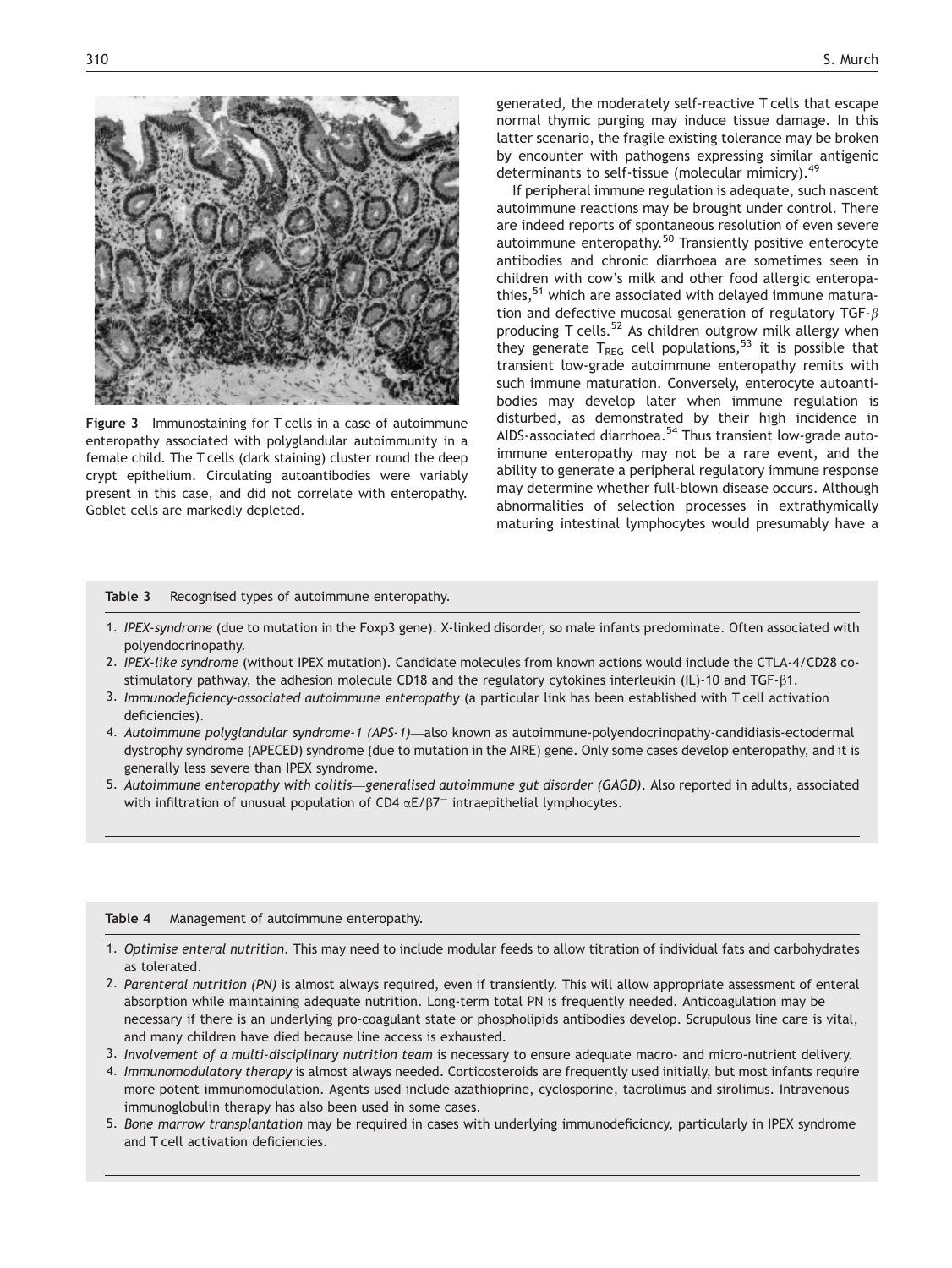high chance of inducing gut-specific autoimmunity,  $7,54,55$ there is little yet known about this process in humans.

#### Specific autoimmune enteropathy syndromes

## X-linked immune polyendocrinopathy (IPEX) syndrome

The most important cause of autoimmune enteropathy currently recognized is IPEX syndrome. This was initially reported as a syndrome of unknown cause affecting 17 male infants from a Mormon family, characterized variably by diabetes mellitus, haemolytic anaemia or eczema, with about half also suffering from intractable diarrhoea. $<sup>2</sup>$ </sup> X-linked inheritance was demonstrated, and the gene correctly postulated to have a function preventing overactivity of the immune system.<sup>2</sup> The responsible gene was eventually mapped within the X chromosome near to the locus for Wiskott–Aldrich syndrome.<sup>56</sup> The clinical features were sufficiently distinct from Wiskott–Aldrich syndrome to suggest another gene would be identified. Importantly, this turned out to be a region of the X chromosome in which the human homologue of the mouse scurfin gene turned out to be located. Scurfy mice, first reported in the 1940s, develop a spontaneous multifocal inflammatory condition characterized by tissue infiltration of activated T cells. $57$  Focused gene mapping studies finally identified the scurfin gene.<sup>58</sup> Because of the overlapping phenotype with human IPEX syndrome and the suggestive chromosomal location, genetic analysis by two groups identified that the human homologue of scurfin, Foxp3 (a winged helix/forkhead transcription factor) was indeed mutated within the DNA-binding region in IPEX syndrome.59,60 A third group meanwhile located the same molecule by gene mapping in affected families.<sup>61</sup>

The clinical features of IPEX syndrome are variable, although eczematous skin disease is very common. Extraintestinal features include most commonly type 1 diabetes mellitus, which may predate the onset of enteropathy, and variably high IgE, hypothyroidism, liver abnormalities and anaemia. $62,63$  Despite the X-linkage, female infants have been described with a similar presentation, and males with clinical IPEX but without Foxp3 mutation.<sup>64</sup>

The Foxp3 gene has subsequently attracted enormous interest, as it turned out to be critical for the generation of T<sub>RFG</sub> cells.<sup>65,66</sup> While Foxp3 plays a, so far, poorly characterized but apparently essential role in normal thymic development,<sup>67</sup> it is better studied as a critical regulator of peripheral immune tolerance, as an essential checkpoint in the generation of  $T_{REG}$  cells, which act to inhibit activation of proinflammatory cells in autoimmune or immunopathological lesions.<sup>68</sup> The development of autoimmune enteropathy in IPEX syndrome is thus due to the inability of affected children to generate  $T_{REG}$  populations (eg CD4+CD25+ cells). Follow-up from birth of a child with IPEX syndrome identified abnormal T cell activation by 2 weeks age, before the onset of recognizable disease.<sup>69</sup>

It is notable that scurfy mice have a very similar phenotype to mice deficient in the regulatory cytokine TGF- $\beta$ 1 and the activation inhibitor CTLA-4.<sup>6,55</sup> CTLA-4 acts by blocking the CD28 co-stimulation pathway, whose potency in T cell activation was shown by the recent TGN1412 drug trial.<sup>70</sup> It is very likely that other immunodeficiencies predisposing to abnormal thymic selection or impaired peripheral regulatory responses will be identified in subsequent cases of autoimmune enteropathy.

#### Autoimmune polyglandular syndrome type 1 (APS1).

The second rare disorder linking polyendocrinopathy and autoimmune enteropathy, APS1 (also known as autoimmune polyendocrinopathy-candidiasis-ectodermal dystrophy syndrome or APECED), is extremely rare apart from within formerly isolated communities in Iran, Sardinia and Finland.<sup>71</sup> Affected individuals develop multifocal autoimmune disorders, but later than in IPEX syndrome (usually at several years age or as teenagers), and usually with less severe intestinal involvement.<sup>72–74</sup> Surprisingly, in view of its molecular basis in thymic selection,  $7^{1,75}$  chronic candidiasis is often the first presenting feature, followed more predictably by autoimmune hypoparathyroidism and/or Addison's disease. Clinical diagnosis is based on presentation with at least two of these features, $73$  and a variety of autoantibodies have been reported.<sup>76</sup> Intestinal malabsorption has been reported in around 9% of cases at presentation, and around a quarter of patients suffer episodic gastrointestinal symptoms including dysmotility and malabsorption. $74$  The autoantibodies specific for the intestine usually recognize enteroendocrine cells, and absent endocrine cells with cholecystokinin deficiency was reported in one patient, in whom variable symptoms were related to the presence or absence of cholecystokinin-producing cells.<sup>77</sup> Specific intestinal autoantigens include trypophan hydroxylase and histidine decarboxylase.78–<sup>80</sup>

The locus for APS1 was mapped to chromosme 21p22.3 and the gene identified to encode the autoimmune regulator (Aire) protein.<sup>71,81,82</sup> Several mouse models of Aire mutation confirm that the principal effect of Aire deficiency is to engender defects in negative selection of autoreactive T cells within the thymus. $7^{1,75}$  Aire plays a critical role in central immune tolerance by its expression within medullary epithelial cells of the thymus,  $75,83$  under regulation by lymphotoxin.<sup>84</sup> Within the thymus it assists presentation of self-antigens to developing thymocyte at the time of negative selection, thus promoting deletion of potentially autoreactive T cells. 47,71,82,83

There is also evidence of peripheral Aire expression within monocytes and dendritic cells.<sup>85,86</sup> Peripheral dendritic cells from both humans and mice with Aire mutations show excess expression of vascular cell adhesion molecule-1 (VCM-1) and activate naïve T cells unusually strongly. $87$  This suggests a role for Aire protein in peripheral, as well as central, immune tolerance. Although Aire gene expression is seen within most epithelia, at much lower levels than within the thymus, intestinal expression appears confined to goblet cells.<sup>88</sup> There is thus so far no evidence pointing to a role of Aire in the extrathymic maturation of intestinal lymphocytes. The relatively less severe autoimmune enteropathy in APS1 than in IPEX is therefore intriguing. However, this may simply relate to the localization of the autoantigen within enteroendocrine cells, rather than within absorptive enterocytes.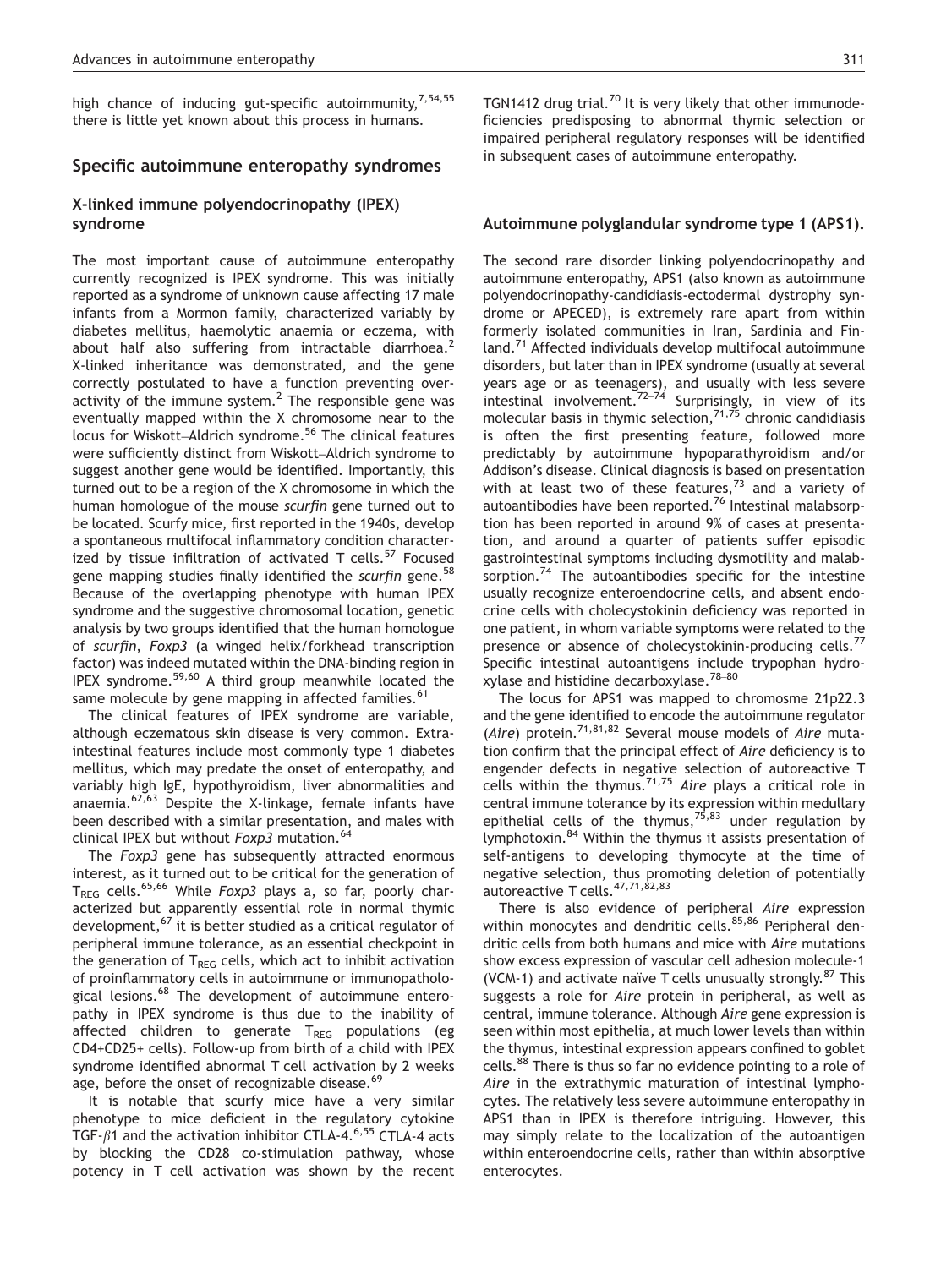#### T cell activation defects

It is probably no accident that the group of constitutive immunodeficiencies most linked with autoimmune enteropathy are those with impaired T cell activation. Although usually less severe than the SCID syndromes, the potential for T cell-mediated autoimmunity is higher because of the requirement for activation of self-reactive lymphocytes within the thymus to induce their negative selection.<sup>47</sup> Thus activation-deficient autoreactive T cells may not be deleted because they mimic normal self-tolerant cells, and may then promote autoimmunity in the periphery by providing help to potentially autoreactive B cells.<sup>38</sup> Autoimmune enteropathies have been reported in children with mutations in the T cell receptor/CD3 complex,35–<sup>37</sup> in the IL-2 receptor  $\alpha$  chain (CD25)<sup>89</sup> and with impaired T cell activation of unknown molecular basis.<sup>38</sup> In CD25 mutation there was abnormal thymic expression of CD1 and bcl-2, molecules involved in regulating thymic selection, and evidence of oligoclonal expansion of autoreactive clones within the intestine.<sup>89</sup> These cases further underline the important role of T cell tolerance in autoimmune enteropathy.

## The mucosal lesion in autoimmune enteropathy

The T cell infiltrate within the lamina propria may be dominated by CD4+ T cells, or may show increase of both CD4 and CD8 cells. $9,13,16$  In contrast to coeliac disease, neither  $\gamma\delta$  T cells nor intraepithelial lymphocytes (IELs) are increased in autoimmune enteropathy,<sup>16</sup> although there is usually strong expression of HLA-DR on the epithelium, suggesting local production of  $T_H1$  cytokines such as interferon- $\gamma$ .<sup>90</sup> The cause of the reduced IEL numbers by contrast to coeliac disease is unknown, but may theoretically be due to impaired expression of trophic factors or critical adherence ligands by the epithelium (e-cadherin normally binds  $\alpha$ E $\beta$ 7 integrin on CD8 and  $\gamma\delta$  IELs).<sup>7,91</sup> There is one report in an adult patient of an expanded population of  $CD4+\alpha E\beta$ 7-T cells in the epithelium, a phenotype expected in lamina propria lymphocytes.<sup>18</sup>

B cell and plasma cell populations are increased within the mucosa in autoimmune enteropathy but have not yet been characterized in detail.<sup>9,16</sup> It is thus unclear whether autoreactivity amongst B cells may play a role in the development of autoimmune enteropathy, as suggested by links with immunoglobulin deficiencies,  $31,34,42$  or whether B cell responses are secondary to autoreactive T cells. Experimental studies support the clinical links of autoimmune enteropathy with T cell abnormalities.

## Experimental models of autoimmune enteropathy

In a model of gut autoimmunity, in which influenza haemagglutinin (HA) expression was engineered in intestinal epithelium of mice carrying HA-specific T cells, there was increased infiltration into the intestine of these T cells (which had escaped deletion within the thymus) with evidence of their local activation.<sup>92</sup> Potential disease was minimized by a regulatory T cell response, mediated by the

IPEX gene foxp3. $92$  This confirms that a peripheral regulatory response may hold in check a propensity for autoimmune enteropathy, even if deletion of autoreactive cells has not occurred within the thymus.

Another model, based on similar engineering of epithelial gene expression (ovalbumin), demonstrated that 'self' antigen derived from the epithelium could induce a tolerant response from CD8 cells within the mucosal immune system, but that tolerance could be broken by presentation of the autoantigen during listeria infection. $^{93}$  This suggests that innate predisposition to gut autoimmunity may be unmasked by chance encounter with pathogens (and may explain why many cases present after infection).

## Prognosis of autoimmune enteropathy

The Italian Society of Paediatric Gastroenterology (SIGEP) study<sup>11</sup> estimated an incidence of severe protracted diarrhoea of  $0.64-0.92$  per 10<sup>5</sup> infants per year, of which autoimmune enteropathy and primary enterocyte disorders were the most common causes. Classic autoimmune enteropathy has previously had a poor prognosis, with around half affected infants dependant on parenteral nutrition in the long-term or dying from complications.<sup>10–12,14</sup> Recent reports suggest a more hopeful prognosis.

#### Management of autoimmune enteropathy

Parenteral nutrition is almost always required and may have to be very prolonged. This mandates scrupulous care of Hickman lines, as line infections may cause life-threatening sepsis and also lead to line removal. Repeated line removals are eventually fatal, as venous access becomes impossible. The frequency of line infections is reduced in units with extensive experience in managing prolonged parenteral nutrition, and this may be an important limiting factor in the long term.<sup>14</sup> A multi-disciplinary approach, involving skilled nursing staff, dieticians, psychologists, pharmacists, paediatric surgeons, immunologists and gastroenterologists may be needed.<sup>10-14</sup>

One important aim is to maximize enteral input, which may require frequent determinations of the threshold for absorption as medical treatment changes. It is often necessary to use modular feeding, as intake of standard formulae is limited by purging of malabsorbed carbohydrates. An individualized feed may be developed in close liaison with experienced paediatric dieticians, and carbohydrate intake may be optimized by using a combination of glucose (absorbed by the glucose–galactose transporter SGLT-1), fructose (absorbed separately by the glut-5 transporter) and glucose polymer.<sup>7,13</sup> It may be better to use continuous enteral feeds rather than intermittent bolus feeding. The threshold for absorption will hopefully be improved by successful use of immunosuppression, and attempts can then be made to increase enteral intake.

#### Immunosuppressive therapy

A variety of immunosuppressive therapies have been used in autoimmune enteropathy, with varying success. In milder cases, spontaneous or treatment-induced permanent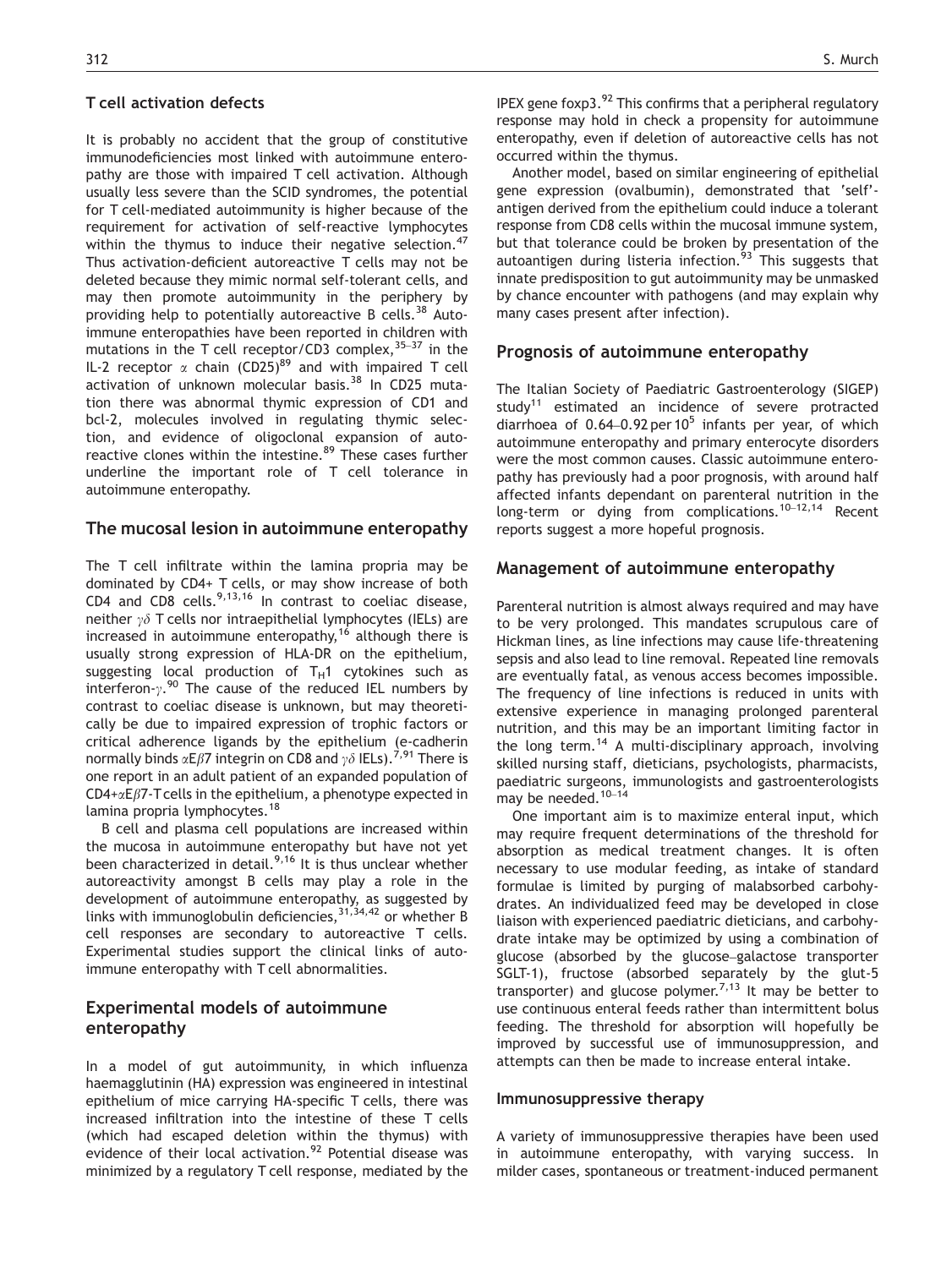remission can happen.<sup>50,94</sup> Some cases have responded in the short-term to corticosteroids, but most need more potent therapies, including azathioprine and cyclophosphamide.10,95 Although cyclosporine and tacrolimus have been effective in some cases,  $94,96,97$  it is notable that T cells from scurfy mice require very high doses of cyclosporine to suppress in vitro activation.<sup>57</sup> A recent report suggests that sirolimus, which suppresses T cell activation by a calcineurin-independent pathway may give therapeutic efficacy in cyclosporine-resistant disease in IPEX syndrome,<sup>98</sup> and similar benefit has been seen with mycophenolate movetil.<sup>99</sup> There are promising recent reports suggesting that the anti-TNF- $\alpha$  monoclonal antibody, infliximab, may induce disease remission in otherwise resistant disease.<sup>20,100,101</sup>

#### Bone marrow transplantation

In view of the profound immune dysregulation induced by foxp3 mutation in IPEX syndrome, bone marrow transplantation has been attempted in several cases. In the first case, there was substantial improvement in intractable diarrhoea and endocrinopathy but unexplained late death from haemophagocytosis.<sup>102</sup> More cases have been transplanted subsequently than currently reported in the literature,  $103$ and outcome reportedly mixed, but successful transplantation has led to complete remission of autoimmune enteropathy. As experience is gained, it will be possible to determine whether partial bone marrow transplantation may be as successful, as seen in foxp3-deficient mice, where the transplanted cells clonally expand to provide adequate T cell regulation.<sup>104</sup>

Bone marrow transplantation is unlikely to be effective in APS-1, as the underlying thymic lesion would be unaffected. For the T cell activation deficits, much would depend on the severity of the associated condition. One severely affected infant with unclassified T cell activation defect unfortunately died just before the planned bone marrow transplant.<sup>38</sup>

#### Genetic engineering

A potential future approach may be to genetically engineer lymphocytes to express the missing protein, as has been used for other immunodeficiencies.<sup>105</sup> For IPEX syndrome, the potential benefit would be to induce appropriate regulatory populations,<sup>106</sup> but the hazard would be of overexpressing Foxp3 sufficient to inhibit T cell responses to pathogens. Indeed overexpression of Foxp3 led to impaired T helper and humoral responses in mice.<sup>107</sup> This will require much greater research before it moves into the clinical arena.

## References

- 1. Walker-Smith JA, Unsworth DJ, Hutchins P, et al. Autoantibodies against gut epithelium in a child with small intestinal enteropathy. Lancet 1982;i:566.
- 2. Powell BR, Buist NRM, Stenzel P. An X-linked syndrome of diarrhea, polyendocrinopathy, and fatal infection in infancy. J Pediatr 1982;100:731–7.
- 3. Unsworth DJ, Hutchins P, Mitchell J, Phillips A, Hindocha P, Holborow J, et al. Flat intestinal mucosa and autoantibodies against the gut epithelium. J Pediatr Gastroenterol Nutr 1982;1:503–13.
- 4. Unsworth DJ, Walker-Smith JA. Autoimmunity in diarrhoeal disease. J Pediatr Gastroenterol Nutr 1985;4:375–80.
- 5. Mirakian R, Richardson A, Milla PJ, Walker-Smith JA, Unsworth J, Savage MO, et al. Protracted diarrhoea of infancy: evidence of an autoimmune variant. Br Med J 1986;293:1132–6.
- 6. Murch SH. Protracted diarrhea. In: Wyllie R, Hyams JS, editors. Pediatric gastrointestinal and liver disease. 3rd ed. Amsterdam: Elsevier; 2006 (in press).
- 7. Murch SH. The molecular basis of intractable diarrhoea of infancy. Baillière's Clin Gastroenterol 1997;11:413-40.
- 8. Hill SM, Milla PJ, Bottazzo GF, Mirakian R. Autoimmune enteropathy and colitis: is there a generalised autoimmune gut disorder? Gut 1991;32:36–42.
- 9. Ruemmele FM, Brousse N, Goulet O. Autoimmune enteropathy: molecular concepts. Curr Opin Gastroenterol 2004;20:587–91.
- 10. Goulet OJ, Brousse N, Canioni D, Walker-Smith JA, Schmitz J, Phillips AD. Syndrome of intractable diarrhoea with persistent villous atrophy in early childhood: a clinicopathological survey of 47 cases. J Pediatr Gastroenterol Nutr 1998;26:151–61.
- 11. Guarino A, Spagnuolo MI, Russo S, Albano F, Guandalini S, Capano G, et al. Aetiology and risk factors of severe and protracted diarrhoea. J Pediatr Gastroenterol Nutr 1995;20: 173–8.
- 12. Catassi C, Fabiani E, Spagnuolo MI, et al. Severe and protracted diarrhea: results of the 3-year SIGEP multicenter survey. Working Group of the Italian Society of Pediatric Gastroenterology and Hepatology (SIGEP). J Pediatr Gastroenterol Nutr 1999;29:63.
- 13. Walker-Smith JA, Murch SH. Intractable diarrhoea. In: Diseases of the small intestine in childhood. 4th ed. Oxford: Isis Medical Media; 1999. p. 279–98.
- 14. Gambarara M, Bracci F, Diamanti A, Ambrosini MI, Pietrobattista A, Knafelz D, et al. Long-term parenteral nutrition in pediatric autoimmune enteropathies. Transplant Proc 2005;37:2270–1.
- 15. Sherman PM, Mitchell DJ, Cutz E. Neonatal enteropathies: defining the causes of protracted diarrhea of infancy. J Pediatr Gastroenterol Nutr 2004;38:16–26.
- 16. Cuenod B, Brousse N, Goulet O, de Potter S, Mogenot J- F, Ricour C, et al. Classification of intractable diarrhea in infancy using clinical and immunohistochemical criteria. Gastroenterology 1990;99:1037–43.
- 17. Corazza GR, Biagi F, Volta U, Andreani ML, De Franceschi L, Gasbarrini G. Autoimmune enteropathy and villous atrophy in adults. Lancet 1997;350:106–9.
- 18. Leon F, Olivencia P, Rodriguez-Pena R, Sanchez L, Redondo C, Alvarez I, et al. Clinical and immunological features of adultonset generalized autoimmune gut disorder. Am J Gastroenterol 2004;99:1563–71.
- 19. Mais DD, Mulhall BP, Adolphson KR, Yamamoto K. Thymomaassociated autoimmune enteropathy. A report of two cases. Am J Clin Pathol 1999;112:810–5.
- 20. Elwing JE, Clouse RE. Adult-onset autoimmune enteropathy in the setting of thymoma successfully treated with infliximab. Dig Dis Sci 2005;50:928–32.
- 21. Murch SH. Unusual enteropathies. Gastrointest Endosc Clin North Am 2001;11:741–66.
- 22. Murch SH. Protein-losing enteropathy. In: Weinstein WM, Hawkey CJ, Bosch J, editors. Clinical gastroenterology and hepatology. Philadelphia: Elsevier Mosby; 2005. p. 309–14.
- 23. Cormier-Daire V, Bonnefont JP, Rustin P, Maurage C, Ogler H, Schmitz J, et al. Mitochondrial DNA rearrangements with onset as chronic diarrhea with villous atrophy. J Pediatr 1994;124: 63–70.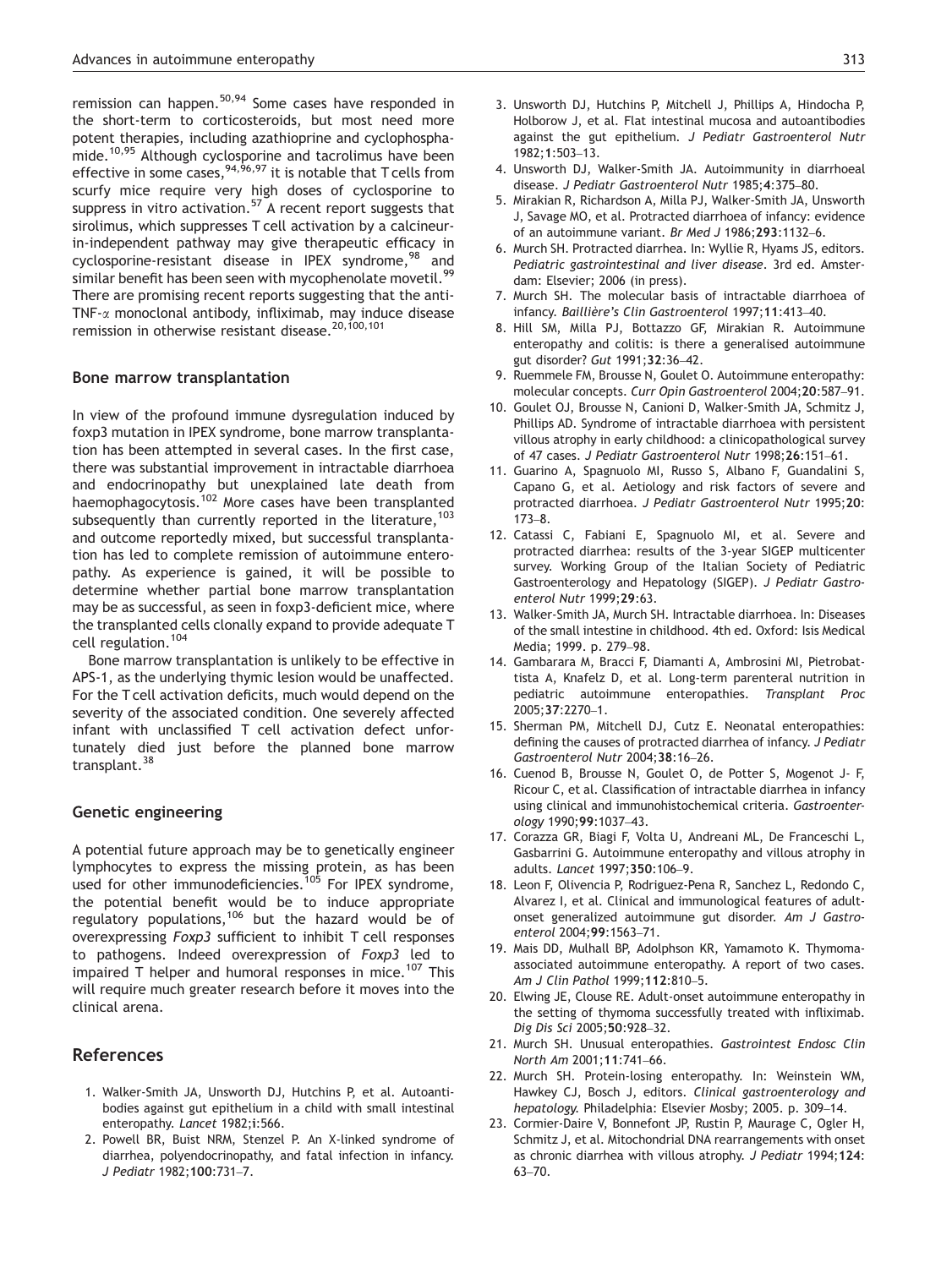- 24. Klein N, Jack D. Immunodeficiency and the gut: clues to the role of the immune system in gastrointestinal disease. Ital J Gastroenterol Hepatol 1999;31:802–6.
- 25. Lin SC, Shyur SD, Ma YC, Huang LH, Lee WI. Hyper-IgM1 syndrome with interstitial pneumonia and diarrhea caused by coxsackievirus B4 in a 3-month-old infant. Ann Allergy Asthma Immunol 2005;95:93–7.
- 26. Wynn RF, Sood M, Theilgaard-Monch K, Jones CJ, Gombart AF, Gharib M, et al. Intractable diarrhoea of infancy caused by neutrophil specific granule deficiency and cured by stem cell transplantation. Gut 2006;55:292–3.
- 27. Goulet O, Kedinger M, Brousse N, Cuenod B, Colomb V, Patey N, et al. Intractable diarrhoea of infancy with epithelial and basement membrane abnormalities. J Pediatr 1995;127: 212–9.
- 28. Reifen RM, Cutz E, Griffiths AM, Ngan BY, Sherman PM. Tufting enteropathy: a newly recognized clinicopathological entity associated with refractory diarrhea in infants. J Pediatr Gastroenterol Nutr 1994;18:379–85.
- 29. Giraut D, Goulet O, Ledeist F, Brousse N, Colomb V, Cesarinin JP, et al. Intractable diarrhea syndrome associated with phenotypic abnormalities and immune deficiency. J Pediatr 1994;25:36–42.
- 30. Landers MC, Schroeder TL. Intractable diarrhea of infancy with facial dysmorphism, trichorrhexis nodosa, and cirrhosis. Pediatr Dermatol 2003;20:432–5.
- 31. McCarthy DM, Katz SI, Gazze L, Waldmann TA, Nelson DL, Strober W. Selective IgA deficiency associated with total villous atrophy of the small intestine and an organ-specific anti-epithelial cell antibody. J Immunol 1978;120:932–8.
- 32. Van Thiel DH, Smith Jr. WI, Rabin BS, Fisher SE, Lester R. A syndrome of immunoglobulin A deficiency, diabetes mellitus, malabsorption, a common HLA haplotype. Immunologic and genetic studies of forty-three family members. Ann Intern Med 1977;86:10–9.
- 33. Moore L, Xu X, Davidson G, et al. Autoimmune enteropathy with anti-goblet cell antibodies. Hum Pathol 1994;26: 1162–8.
- 34. Catassi C, Mirakian R, Natalini G, Sbarbati A, Cinti S, Coppa GV, et al. Unresponsive enteropathy associated with circulating enterocyte autoantibodies in a boy with common variable hypogammaglobulinemia and type I diabetes. J Pediatr Gastroenterol Nutr 1988;7:608–13.
- 35. Alarcón B, Regueiro JR, Arnaiz-Villena A, Terhorst C. Familial defect in the surface expression of the T-cell receptor-CD3 complex. New Engl J Med 1988;319:1203–8.
- 36. Arnaiz-Villena A, Timon M, Rodriguez-Gallego C, et al. T lymphocyte signalling defects and immunodeficiency due to the lack of CD3  $\gamma$ . Immunodeficiency 1993;4:121-9.
- 37. Martín-Villa JM, Regueiro JR, de Juan D, et al. T-lymphocyte dysfunctions together with apical gut epithelial cell autoantibodies. Gastroenterology 1991;101:390–7.
- 38. Murch SH, Fertleman CR, Meadows N, Morgan G, Phillips AD, Walker-Smith JA. Autoimmune enteropathy with unique mucosal features in T cell activation deficiency: the contribution of T cells to the mucosal lesion. J Pediatr Gastroenterol Nutr 1999;28:393–9.
- 39. Hori K, Fukuda Y, Tomita T, Kosaka T, Tamura K, et al. Intestinal goblet cell autoantibody associated enteropathy. J Clin Pathol 2003;56:629–30.
- 40. Kobayashi I, Imamura K, Yamada M, Okano M, Yara A, Ikema S, et al. A 75-kD autoantigen recognized by sera from patients with X-linked autoimmune enteropathy associated with nephropathy. Clin Exp Immunol 1998;111:527–31.
- 41. Kobayashi I, Imamura K, Kubota M, Ishikawa S, Yamada M, Tonoki H, et al. Identification of an autoimmune enteropathyrelated 75-kilodalton antigen. Gastroenterology 1999;117: 823–30.
- 42. Ishikawa S, Kobayashi I, Hamada J, Tada M, Hirai A, Furuuchi K, et al. Interaction of MCC2, a novel homologue of MCC tumor suppressor, with PDZ-domain Protein AIE-75. Gene 2001;267:  $101 - 10$ .
- 43. Verpy E, Leibovici M, Zwaenepoel I, Liu X- Z, Gal A, Salem N, et al. A defect in harmonin, a PDZ domain-containing protein expressed in the inner ear sensory hair cells, underlies Usher syndrome type 1C. Nat Genet 2000;26:51–5.
- 44. Bitner-Glindzicz M, Lindley KJ, Rutland P, Blaydon D, Smith VV, Milla PJ, et al. A recessive contiguous gene deletion causing infantile hyperinsulinism, enteropathy and deafness identifies the Usher type 1C gene. Nat Genet 2000;26: 56–60.
- 45. Hirai A, Tada M, Furuuchi K, Ishikawa S, Makiyama K, Hamada J, et al. Expression of AIE-75 PDZ-domain protein induces G2/ M cell cycle arrest in human colorectal adenocarcinoma SW480 cells. Cancer Lett 2004;211:209–18.
- 46. Ciccocioppo R, D'Alo S, Di Sabatino A, Parroni R, Rossi M, Doglioni C, et al. Mechanisms of villous atrophy in autoimmune enteropathy and coeliac disease. Clin Exp Immunol 2002; 128:88–93.
- 47. Kyewski B, Derbinski J. Self-representation in the thymus: an extended view. Nat Rev Immunol 2004;4:688–98.
- 48. Buckner JH, Ziegler SF. Regulating the immune system: the induction of regulatory T cells in the periphery. Arthritis Res Ther 2004;6:215–22.
- 49. Fujinami RS, von Herrath MG, Christen U, Whitton JL. Molecular mimicry, bystander activation, or viral persistence: infections and autoimmune disease. Clin Microbiol Rev 2006;19:80–94.
- 50. Savage MO, Mirakian R, Wozniak ER, Jenkins HR, Malone M, Phillips AD, et al. Specific autoantibodies to gut epithelium in two infants with severe protracted diarrhoea. J Pediatr Gastroenterol Nutr 1985;4:187–95.
- 51. Latcham F, Merino F, Winter C, Lang A, Garvey J, Thomson MA, et al. A consistent pattern of minor immunodeficiency and subtle enteropathy in children with multiple food allergy. J Pediatr 2003;143:39–47.
- 52. Pérez-Machado MA, Ashwood P, Thomson MA, Latcham F, Sim R, Walker-Smith JA, et al. Reduced transforming growth factor- $\beta$ 1-producing T cells in the duodenal mucosa of children with food allergy. Eur J Immunol 2003;33:2307–15.
- 53. Karlsson MR, Rugtveit J, Brandtzaeg P. Allergen-responsive CD4+CD25+ regulatory T cells in children who have outgrown cow's milk allergy. J Exp Med 2004;199:1679–88.
- 54. Martín-Villa JM, Camblor S, Costa R, Arnaiz-Villena A. Gut epithelial cell autoantibodies in AIDS pathogenesis. Lancet 1993;342:380.
- 55. Murch SH. Towards a molecular understanding of complex childhood enteropathies. J Pediatr Gastroenterol Nutr 2002; 34:S4–S10.
- 56. Bennett CL, Yoshioka R, Kiyosawa H, Barker DF, Fain PR, Shigeoka AO, et al. X-linked syndrome of polyendocrinopathy, immune dysfunction, and diarrhea maps to Xp11.23–Xq13.3. Am J Hum Genet 2000;66:461–8.
- 57. Clark LB, Appleby MW, Brunkow ME, Wilkinson JE, Ziegler SF, Ramsdell F. Cellular and molecular characterization of the scurfy mouse mutant. J Immunol 1999;162:2546–54.
- 58. Brunkow ME, Jeffery EW, Hjerrild KA, et al. Disruption of a new forkhead/winged-helix protein, scurfin, results in the fatal lymphoproliferative disorder of the scurfy mouse. Nat Genet 2001;27:68–73.
- 59. Wildin RS, Ramsdell F, Peake J, et al. X-linked neonatal diabetes mellitus, enteropathy and endocrinopathy syndrome is the human equivalent of mouse scurfy. Nat Genet 2001; 27:18–20.
- 60. Bennett CL, Christie J, Ramsdell F, et al. The immune dysregulation, polyendocrinopathy, enteropathy, X-linked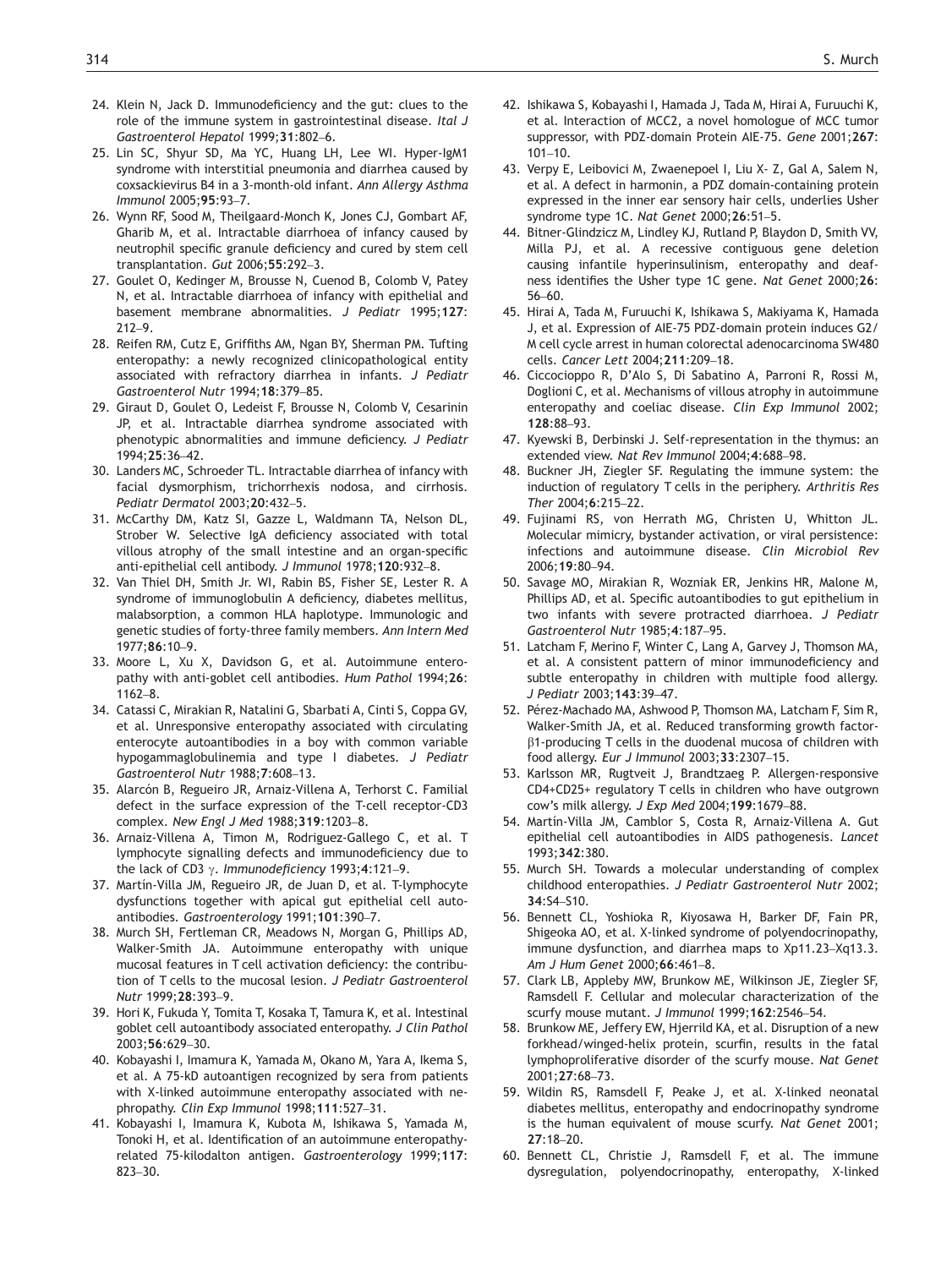syndrome (IPEX) is caused by mutations of FOXP3. Nat Genet 2001;27:20–1.

- 61. Chatila TA, Blaeser F, Ho N, Lederman HM, Voulgaropoulos C, Helms C, et al. JM2, encoding a fork head-related protein, is mutated in X-linked autoimmunity-allergic disregulation syndrome. J Clin Invest 2000;106:R75–81.
- 62. Wildin RS, Smyk-Pearson S, Filipovich AH. Clinical and molecular features of the immunodysregulation, polyendocrinopathy, enteropathy, X linked (IPEX) syndrome. J Med Genet 2002;39:537–45.
- 63. Myers AK, Perroni L, Costigan C, Reardon W. Clinical and molecular findings in IPEX syndrome. Arch Dis Child 2006; 91:63–4.
- 64. Owen CJ, Jennings CE, Imrie H, et al. Mutational analysis of the FOXP3 gene and evidence for genetic heterogeneity in the immunodysregulation, polyendocrinopathy, enteropathy syndrome. J Clin Endocrinol Metab 2003;88:6034–9.
- 65. Hori S, Nomura T, Sakaguchi S. Control of regulatory T cell development by the transcription factor Foxp3. Science 2003;299:1057–61.
- 66. Ochs HD, Ziegler ZF, Torgerson TR. FOXP3 acts as a rheostat of the immune response. Immunol Rev 2005;203:156–64.
- 67. Chang X, Gao JX, Jiang Q, Wen J, Seifers N, Su L, et al. The Scurfy mutation of FoxP3 in the thymus stroma leads to defective thymopoiesis. J Exp Med 2005;202:1141–51.
- 68. Gambineri E, Torgerson TR, Ochs HD. Immune dysregulation, polyendocrinopathy, enteropathy, and X-linked inheritance (IPEX), a syndrome of systemic autoimmunity caused by mutations of FOXP3, a critical regulator of T-cell homeostasis. Curr Opin Rheumatol 2003;15:430–5.
- 69. Bakke AC, Purtzer MZ, Wildin RS. Prospective immunological profiling in a case of immune dysregulation, polyendocrinopathy, enteropathy, X-linked syndrome (IPEX). Clin Exp Immunol 2004;137:373–8.
- 70. Goodyear M. Learning from the TGN1412 trial. Br Med J 2006;332:677–8.
- 71. Ulmanen I, Halonen M, Ilmarinen T, Peltonen L. Monogenic autoimmune diseases—lessons of self-tolerance. Curr Opin Immunol 2005;17:609–15.
- 72. Padeh S, Theodor R, Jonas A, Passwell JH. Severe malabsorption in autoimmune polyendocrinopathy-candidosis-ectodermal dystrophy syndrome successfully treated with immunosuppression. Arch Dis Child 1997;76:532–4.
- 73. Perheentupa J. APS-I/APECED: the clinical disease and therapy. Endocrinol Metab Clin North Am 2002;31: 295–320.
- 74. Ahonen P, Myllarniemi S, Sipila I, Perheentupa J. Clinical variation of autoimmune polyendocrinopathy-candidiasis-ectodermal dystrophy (APECED) in a series of 68 patients. N Engl J Med 1990;322:1829–36.
- 75. Anderson MS, Venanzi ES, Klein L, Chen Z, Berzins SP, Turley SJ, et al. Projection of an immunological self shadow within the thymus by the aire protein. Science 2002;298:1395–401.
- 76. Soderbergh A, Myhre AG, Ekwall O, Gebre-Medhin G, Hedstrand H, Landgren E, et al. Prevalence and clinical associations of 10 defined autoantibodies in autoimmune polyendocrine syndrome type I. J Clin Endocrinol Metab 2004; 89:557–62.
- 77. Hogenauer C, Meyer RL, Netto GJ, Bell D, Little KH, Ferries L, et al. Malabsorption due to cholecystokinin deficiency in a patient with autoimmune polyglandular syndrome type I. N Engl J Med 2001;344:270–4.
- 78. Ekwall O, Hedstrand H, Grimelius L, Haavik J, Perheentupa J, Gustafsson J, et al. Identification of tryptophan hydroxylase as an intestinal autoantigen. Lancet 1998;352:279–83.
- 79. Gianani R, Eisenbarth GS. Autoimmunity to gastrointestinal endocrine cells in Autoimmune Polyendocrine Syndrome Type I. J Clin Endocrinol Metab 2003;88:1442–4.
- 80. Skoldberg F, Portela-Gomes GM, Grimelius L, Nilsson G, Perheentupa J, Betterle C, et al. Histidine decarboxylase, a pyridoxal phosphate-dependent enzyme, is an autoantigen of gastric enterochromaffin-like cells. J Clin Endocrinol Metab 2003;88:1445–52.
- 81. Zuklys S, Balciunaite G, Agarwal A, Fasler-Kan E, Palmer E, Holländer GA. Normal thymic architecture and negative selection are associated with aire expression, the gene defective in the Autoimmune-Polyendocrinopathy-Candidiasis-Ectodermal Dystrophy (APECED). J Immunol 2000;165:1976–83.
- 82. Villasenor J, Benoist C, Mathis D. AIRE and APECED: molecular insights into an autoimmune disease. Immunol Rev 2005;204:156–64.
- 83. Rizzi M, Ferrera F, Filaci G, Indiveri F. Disruption of immunological tolerance: role of AIRE gene in autoimmunity. Autoimmun Rev 2006;5:145–7.
- 84. Chin RK, Lo JC, Kim O, Blink SE, Christiansen PA, Peterson P, et al. Lymphotoxin pathway directs thymic Aire expression. Nat Immunol 2003;4:1121–7.
- 85. Kogawa K, Nagafuchi S, Katsuta H, Kudoh J, Tamiya S, Sakai Y, et al. Harada M: Expression of AIRE gene in peripheral onocyte/dendritic cell lineage. Immunol Lett 2002;80: 195–8.
- 86. Sillanpää N, Magureanu CG, Murumagi A, Reinikainen A, West A, Manninen A, et al. Autoimmune regulator induced changes in the gene expression profile of human monocyte-dendritic cell-lineage. Mol Immunol 2004;41:1185–98.
- 87. Ramsey C, Hassler S, Marits P, Kampe O, Surh CD, Peltonen L, et al. Increased antigen presenting cell-mediated T cell activation in mice and patients without the autoimmune regulator. Eur J Immunol 2006;36:305–17.
- 88. Adamson KA, Pearce SH, Lamb JR, Seckl JR, Howie SE. A comparative study of mRNA and protein expression of the autoimmune regulator gene (Aire) in embryonic and adult murine tissues. J Pathol 2004;202:180–7.
- 89. Roifman CM. Human IL-2 receptor alpha chain deficiency. Pediatr Res 2000;48:6–11.
- 90. Mirakian R, Hill S, Richardson A, Milla PJ, Walker-Smith JA, Bottazzo GF. HLA product expression and lymphocyte subpopulations in jejunum biopsies of children with idiopathic protracted diarrhoea and enterocyte autoantibodies. J Autoimmun 1988;1:263–77.
- 91. Cepek KL, Shaw SK, Parker CM, et al. Adhesion between epithelial cells and T lymphocytes mediated by E-cadherin and the  $\alpha$ E $\beta$ 7 integrin. Nature 1994;372:190-3.
- 92. Westendorf AM, Templin M, Geffers R, Deppenmeier S, Gruber AD, Probst-Kepper M, et al. CD4+ T cell mediated intestinal immunity: chronic inflammation versus immune regulation. Gut 2005;54:60–9.
- 93. Liu Z, Lefrancois L. Intestinal epithelial antigen induces mucosal CD8 T cell tolerance, activation, and inflammatory response. J Immunol 2004;173:4324–30.
- 94. Seidman EG, Lacaille F, Russo P, et al. Successful treatment of autoimmune enteropathy with cyclosporine. J Pediatr 1990; 117:929–32.
- 95. Oliva-Hemker MM, Loeb DM, Abraham SC, Lederman HM. Remission of severe autoimmune enteropathy after treatment with high-dose cyclophosphamide. J Pediatr Gastroenterol Nutr 2003;36:639–43.
- 96. Sanderson IR, Phillips AD, Spencer J, et al. Response to autoimmune enteropathy to cyclosporin A therapy. Gut 1991;32:1421–5.
- 97. Bousvaros A, Leichtner AM, Book L, et al. Treatment of pediatric autoimmune enteropathy with tacrolimus (FK506). Gastroenterology 1996;111:237–43.
- 98. Bindl L, Torgerson T, Perroni L, Youssef N, Ochs HD, Goulet O, et al. Successful use of the new immune-suppressor sirolimus